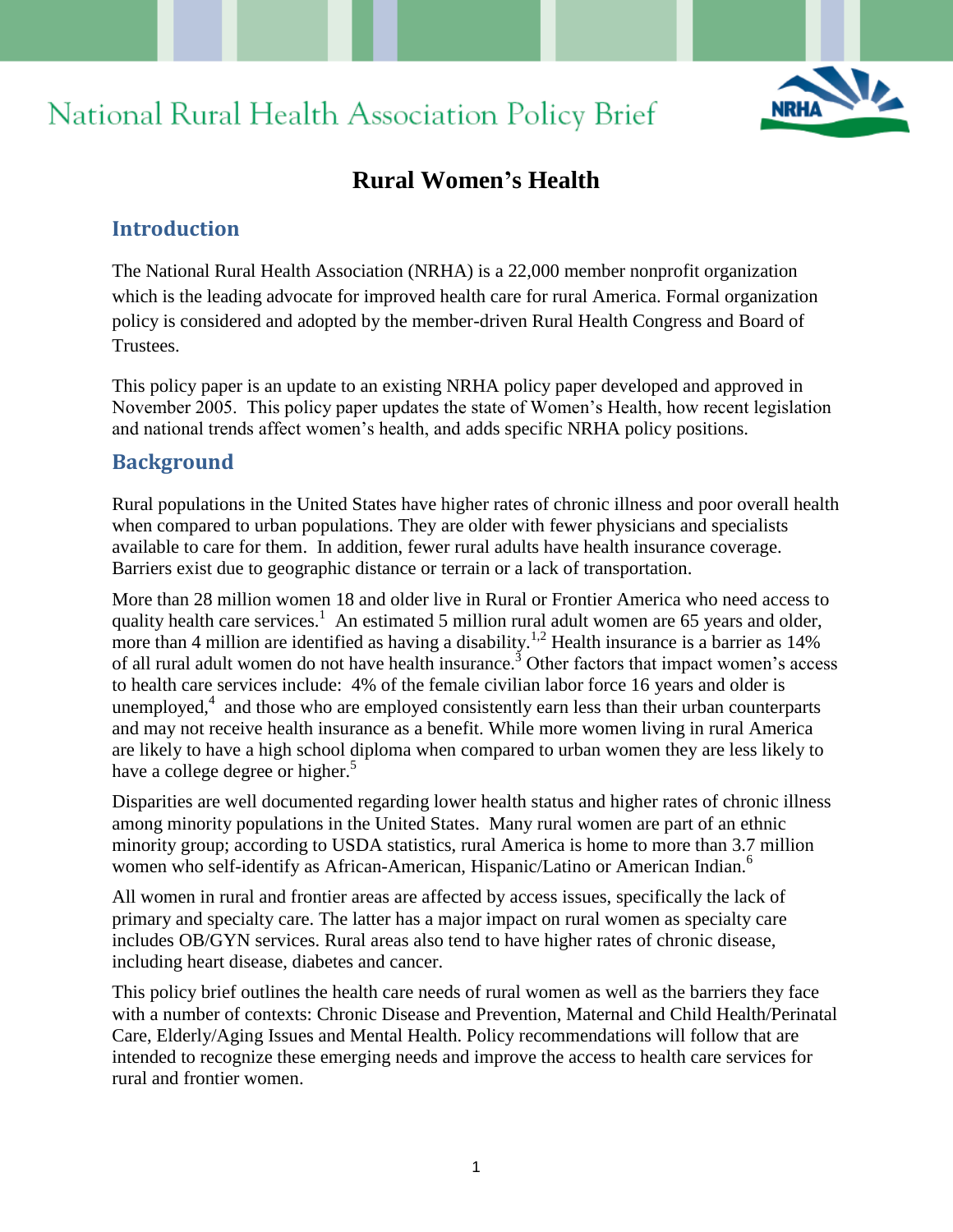## **CHRONIC DISEASE AND PREVENTION**

Diseases of the cardiopulmonary systems, diabetes, and cancer are the leading causes of adult morbidity and mortality in the United States (US). Over 20% of the population currently experiences at least two chronic medical conditions.<sup>7</sup> Rural areas contain about 20% of the population but are poorer, older, and have higher dependency ratios than more urban areas. Poverty increases the risk for complications of chronic disease and lower levels of health insurance coverage. Occupations common in rural areas have higher injury rates. There is a geographic maldistribution of health providers and greater travel distances to access care increases out-or-pocket costs for rural residents. Data from the National Health Interview Survey demonstrate that adults who don't live in a metropolitan statistical area (MSA) have higher rates of hearing difficulty, vision trouble, or absence of all natural teeth than adults living in larger MSAs. These non-MSA adults are also more likely to have feelings of nervousness, report poorer health status, and were less likely to report meeting current guidelines for physical activity. These same adults are more likely to be obese and less likely to have ever been tested for  $HIV.<sup>8</sup>$ 

Rural areas experience a 17% higher diabetes prevalence rate than urban areas.<sup>9</sup> Rurality influences obesity rates much more for women than for men.<sup>10</sup> Obesity rates for women in rural areas (23%) are higher than women in large metropolitan areas (16%). Rural residents also experience a higher mortality rate for cardiac disease. Ahluwalia and colleagues<sup>11</sup> found that women in rural areas who suffer from hypertension, hypercholesterolemia, and diabetes are often undertreated or not treated at all. Awareness of the symptoms and signs of stroke, where women seem to have less favorable outcomes than men, are more important for rural residents, $12$ especially where there is less access to acute medical care, or where access is limited by geography. Women seem to have poorer pre-stroke functionality and the management of risk by patients and their health care providers is different than for men. Women who have had a stroke are less likely to undergo extensive investigations and interventions. Despite a higher incidence of these conditions rural women are also less likely to have received preventive health screenings than urban women. $13$ 

Breast cancer in rural women is diagnosed at a later stage compared to urban women.<sup>14</sup> Rural women also have lower rates of mammography screening. Lower screening rates may be attributable to lack of insurance, geographic maldistribution of screening facilities, and poor health literacy. Specialized cancer care may also be located at some distance from the woman's place of residence. Invasive cervical cancer (ICC) incidence and mortality varies by region with disproportionately high rates along the US-Mexico border, the Deep South, and Appalachia.<sup>15</sup> Cervical cancer screening services are underutilized. Poverty, lack of insurance, cultural beliefs and perceptions all contribute to lower screening rates. In addition, fear, embarrassment, and health illiteracy may contribute to lack of screening. Campbell and colleagues<sup>15</sup> found that ICC incidence and mortality was higher among white women in Appalachian counties of Ohio than among non-Appalachian counties, indicating that ethnicity is not a significant factor.

Rural areas face challenges when it comes to screening for human immunodeficiency virus infection and diagnosing acquired immune deficiency syndrome  $(HIV/ALDS)$ .<sup>16</sup> Rural women are subjected to lack of privacy. Conservative social values stigmatize the diagnosis of HIV/AIDS more so in rural areas. Rural women report more social stigma, shame, or fear of being stigmatized due to HIV/AIDS than do men with HIV/AIDS. Women are more often perceived as intravenous drug users, prostitutes, or having had multiple sexual partners. Phillips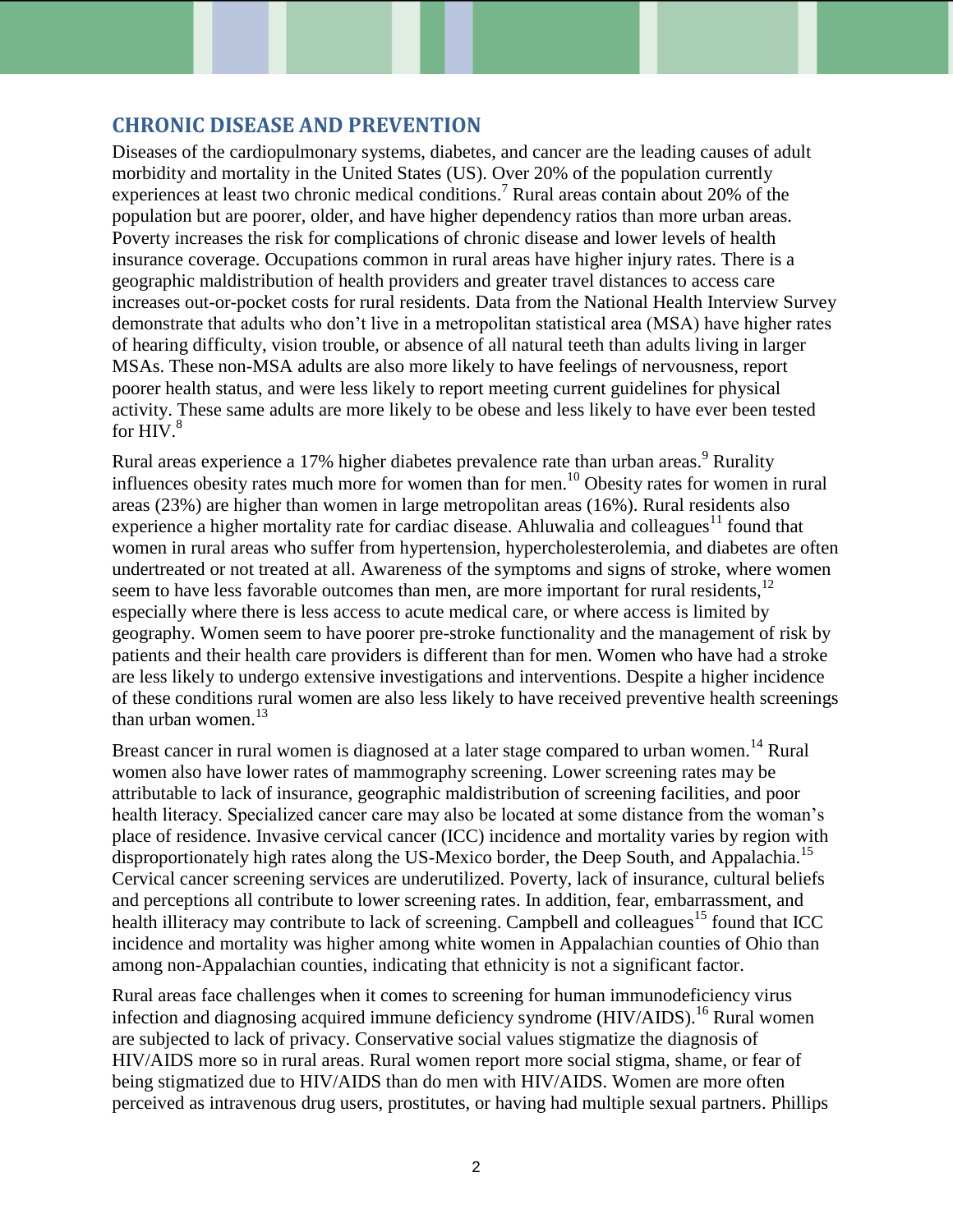and colleagues<sup>17</sup> find that the rate of HIV/AIDS is growing rapidly in the Deep South, especially among women of African American and Hispanic descent. Persons living with HIV/AIDS in rural areas are less likely to receive care from providers experienced with HIV/AIDS treatment.

According to Warner and colleagues<sup>18</sup> poisoning is the leading cause of death due to injury in 30 states. Between 1980 and 2008 the number of poisoning death increase six-fold and the number of deaths due to opioids increased more than three times. In 2008, opioid analgesics were involved in more than 40% of all drug poisoning deaths. Darnall and Stacey<sup>19</sup> found that women are at greater risk of being misprescribed opioids for conditions where alternative non-opioid treatments are available. They also found that opioids are more likely to be prescribed to women, and at higher doses, than men. If opioids are involved in a drug-related fatality in a woman, she is more than twice as likely as men to have received prescriptions from five or more clinicians in the year prior to the fatal event.

# **MATERNAL AND CHILD HEALTH**

Rural women face many hurdles during their reproductive years. Surveys have shown that maternal, infant, and child health rank as a top ten concern by rural health experts.<sup>20</sup> Rural women are particularly susceptible to poor prenatal care due to fewer resources available to them. Obstetrics providers, in particular, are in short supply in rural areas; urban counties average nearly 35 obstetricians per 1,000 residents, while rural counties average less than 2 per 1,000 residents.<sup>21</sup> Lack of access to such care has been linked with poorer outcomes among women. <sup>22</sup> Rural women rely upon Family Medicine Physicians to provide this care, but the proportion providing these services, even in rural areas, has declined significantly over the past decades.<sup>23</sup>

The evidence is mixed in regards to receipt of prenatal care. Several studies have indicated that rural women are more likely to initiate prenatal care late, and to subsequently have poorer outcomes.24–26 A study of Oregon women, however, did not find a rural disparity in initiation of prenatal care, but did find that rural pregnancies were more likely to be in younger, unmarried women and to be unplanned.<sup>27</sup> Lower education, unplanned pregnancy, and inadequate transportation to a provider have all been associated with untimely prenatal care.<sup>28</sup> Rural women also face barriers in delivery; many rural hospitals do not offer obstetric services, while those that do report shortages of providers and trained staff.<sup>29,30</sup>

Rural African American women insured by Medicaid are more likely to experience poor outcomes than women with private insurance, although this disparity may ameliorate with proper risk adjustment.<sup>31,32</sup> Medicaid managed care often did not fare better, particularly for non-white patients.33,34

Adequate access to family planning services would serve to reduce the likelihood of unplanned pregnancies. Family planning and sexual health was identified as one of the top 20 priorities for rural residents.<sup>20</sup> The availability of family planning services has been linked to a decrease in unplanned pregnancies; decreasing unplanned pregnancies leads to fewer infants born with lowbirth-weights, incidences of late onset or complete lack of prenatal care, as well as fewer infant and neonatal deaths and fewer abortions.<sup>35</sup> Publicly funded agencies, such as community health center public health departments, hospitals, and women's health clinics almost universally offer contraceptive services to women.<sup>36,37</sup> Since community health centers serve low income and other underserved communities, the potential for service to rural women are high. However,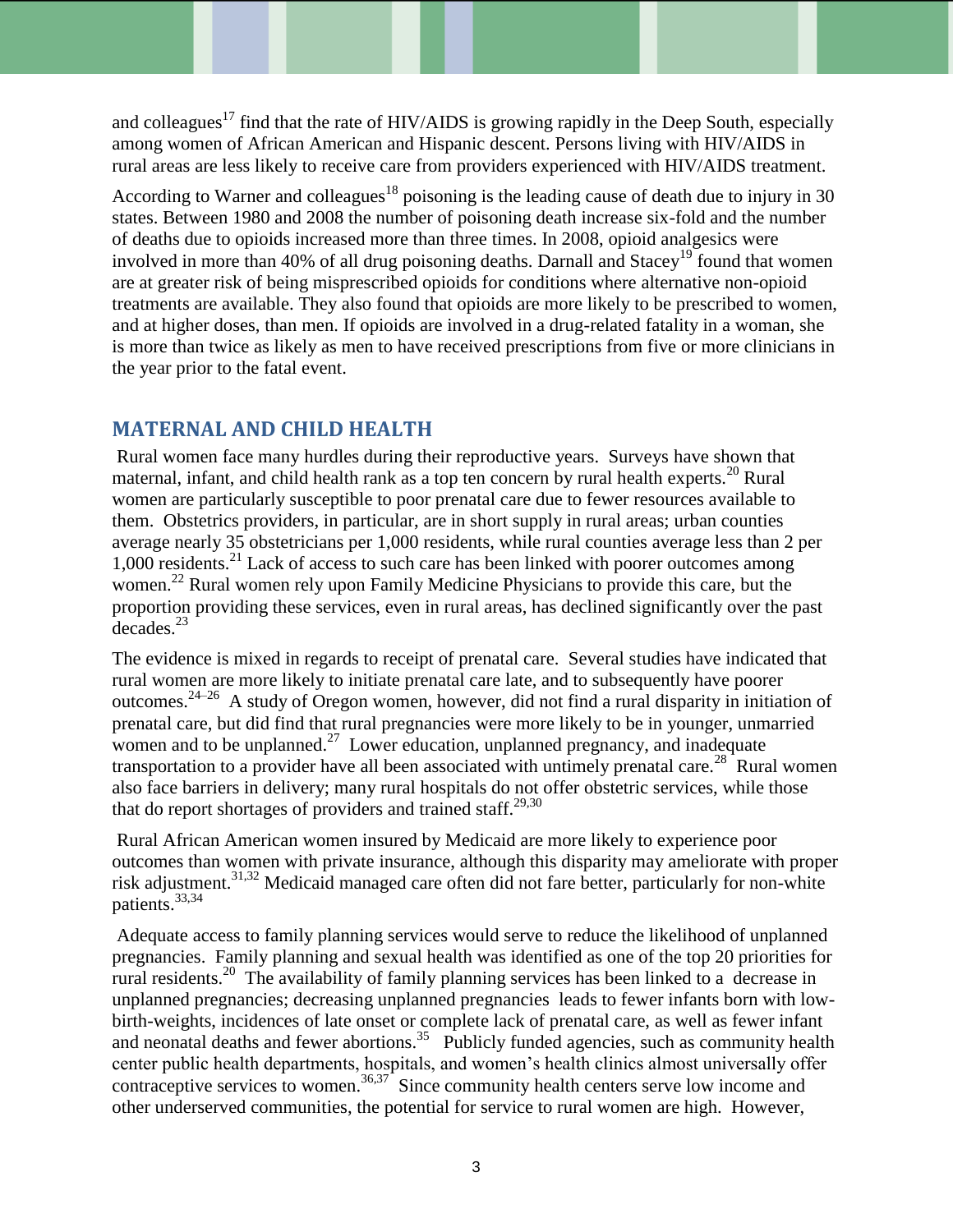there continues to be insufficient health research focused on rural women's use of family planning.

#### **ELDERLY/AGING ISSUES**

On average, women tend to live longer than men. The result is that women make up a disproportionately large fraction of seniors. The ratio of women to men increases with age.<sup>38</sup> Over four in ten seniors (43%) live on incomes below 200 percent of the Federal Poverty Line, with higher rates among women, older seniors, and racial/ethnic minorities.<sup>39</sup>

Rural senior women are more likely to be disabled, widowed, older and poorer than urban or suburban senior women. They also lack access to many of the human services available to their urban and suburban counterparts. This can impair the care, well-being, independence and quality of life of older rural women. For example, senior women experience more health issues that affect their ability to drive than men.<sup>40</sup> Rural areas often have limited public transportation, and residents must travel greater distances to access health care, social opportunities, healthy food options, and other necessities. Hence, the inability to drive can seriously hamper the mobility of rural senior women, compromising their quality of life. Other challenges faced by older rural women include lack of nearby younger family members, lack of knowledge of available services, and lack of needed services in or near the community. These issues force many rural seniors to move to locations with more human services or to enter a nursing home earlier.<sup>41</sup>

Diseases such as age-related macular degeneration, some types of cancer and Alzheimer's disease occur most frequently in adult and aging women. Rural areas lack many social and health services to care for older women such as primary care physicians trained in gerontology and geriatrics, geriatricians and other specialists, social workers, nurse managers and caseworkers.<sup>41</sup> The result is that rural senior women receive fewer health services, such as screening for agerelated cancers, than their urban counterparts. $42$  This situation is compounded by the economic state of many rural communities, where the lack of economies of scale and/or a small tax base can make it difficult to fund adequate services. In-home social services (adult day care, respite care, meals on wheels) are much less likely to be available in rural areas.<sup>41</sup>

Medicare beneficiaries account for 14 percent of the total U.S. population and a wide ranging share of state populations, from 9 percent in Alaska to 21 percent in West Virginia. 24 percent of all Medicare beneficiaries live in rural areas, and rural beneficiaries account for more than 50 percent of the Medicare population in Montana, Nebraska, North Dakota, Ohio, South Dakota, Vermont and Wyoming. The Medicare population is demographically diverse and includes significant numbers of individuals who are financially and medically vulnerable, especially in rural areas. Beneficiaries are predominantly white (78 percent) and female (56 percent). Those over age 85 account for 12 percent of Medicare beneficiaries.<sup>39</sup>

Rural residents are more likely to have Medicare supplemental insurance (Medigap) policies; 32 percent of Medigap policyholders in live in rural areas,  $43$  compared to 24 percent of Medicare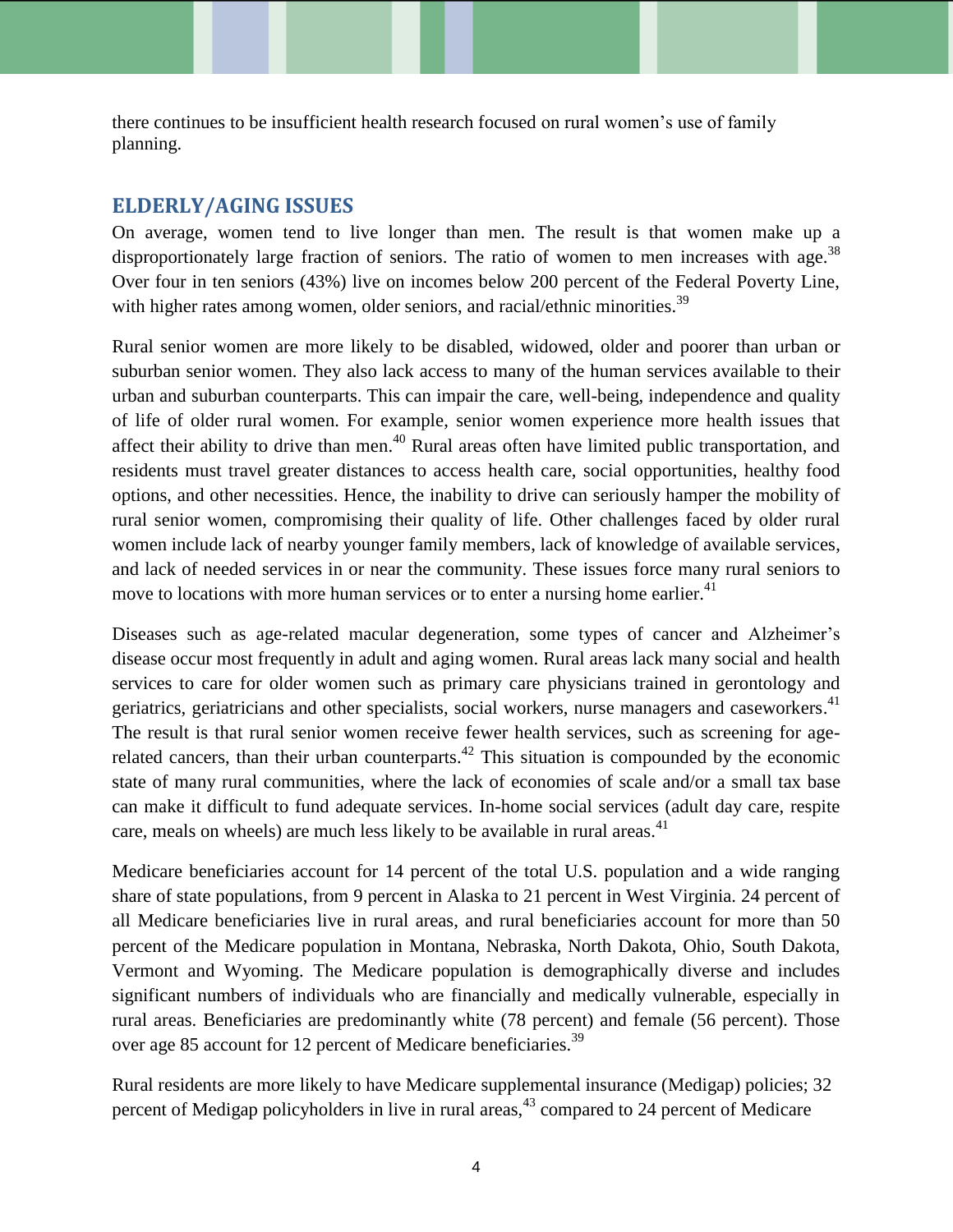beneficiaries who live in rural areas. Many of these rural Medigap policyholders have limited incomes; 60 percent have an annual income of  $$30,000$  or less.<sup>43</sup> In recent years, Medigap premiums have increased, resulting in higher out-of-pocket spending by beneficiaries. Starting in 2012, some of these out-of-pocket expenses will be reduced under the 2010 Patient Protection and Affordable Care Act (ACA); Medicare beneficiaries who reach the Part D coverage gap will receive discounts on prescription drugs, and the coverage gap will continue to be reduced until 2020 when it will be completely eliminated. Additionally, annual wellness visits, which can include preventive screenings for some age-related diseases, will be now be offered to all Medicare beneficiaries for free.<sup>44</sup> The ACA will also modify some Medigap plans to include cost sharing for some services starting in 2015, but the effects of these changes on premiums and enrollment in these plans remain to be seen.<sup>43</sup>

In addition to Medicare, the federal government also provides a wide variety of home and community-based programs and services for seniors through the Administration on Aging.<sup>45</sup> These services include outreach and education, which are an important avenue for reaching seniors in rural and frontier communities.

## **DOMESTIC VIOLENCE/INTIMATE PARTNER VIOLENCE (IPV)**

Research is limited and resources are few regarding domestic violence, also called intimate partner violence (IPV) in rural America; however, what current research there is identifies IPV as prevalent in rural communities. In fact, some studies have shown rural American women are experiencing higher rates of IPV with greater frequency and severity of abuse than their urban counterparts.46,47 Rural areas face challenges such as higher poverty and lower rates of health insurance coverage limiting the ability of an IPV victim to access health care services. Primary care providers are crucial to serving rural women who are facing IPV. Victims may be receiving care from service providers who work with limited resources, are inadequately funded and who may function in multiple roles when working with clients.<sup>48</sup> This situation is aggravated with the scant availability of IPV resources and the greater distances to those resources in small rural and isolated areas.<sup>46</sup> Several studies have suggested that social and geographic isolation found more commonly in rural areas may significantly affect the rates and severity of IPV.<sup>46,47,49</sup> Victims of IPV can experience a variety of additional difficulties related to transportation, housing, employment, and safety to worsen the problem. Incidences of IPV affect not only the victims but their families, employers, and their communities.

#### **MENTAL HEALTH**

Women are twice as likely as men to suffer from depression. A recent national study estimated that 14% of women suffer from depression and that 2.7% experienced severe psychological distress.<sup>50</sup> Women who are older, less educated, unmarried, unemployed, or have a low income are at higher risk,<sup>51</sup> and rural women may be especially vulnerable. One study of a community health center in the rural South estimated that 44.3% of female clients suffered from major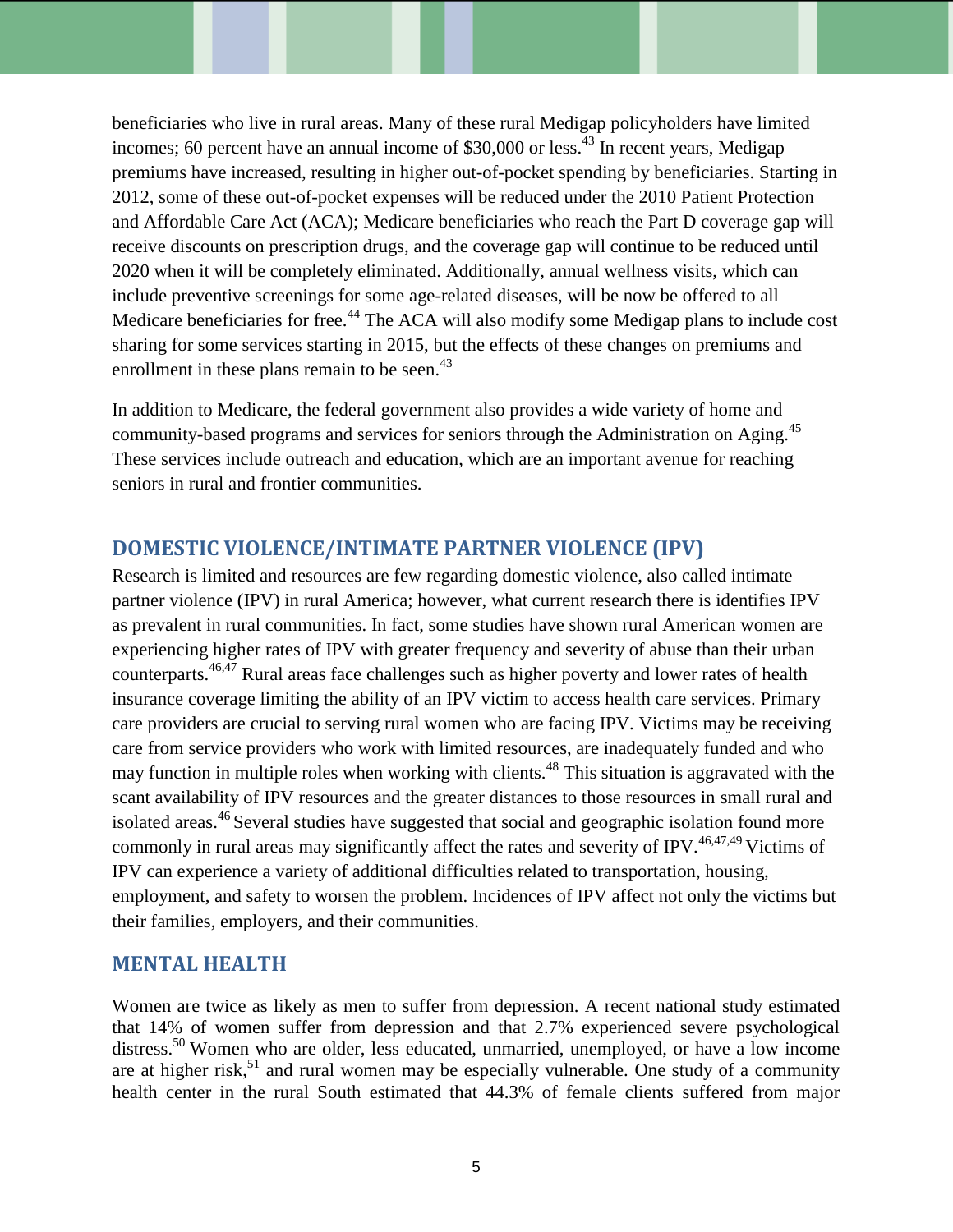depressive episodes.<sup>52</sup> These findings are similar to the findings of a study at a rural community health center in Central Virginia, which found that 41% of female clients were suffering from depression, compared to the typical urban prevalence rates of 13-20 percent.<sup>53</sup> Suicide rates are also higher in non-metropolitan areas; a recent study estimated that suicide rates among rural residents are "37% higher than the rate among suburban residents."<sup>54</sup>

One of the reasons for these disparities is that rural residents are far less likely to receive mental health treatment.<sup>55</sup> A variety of barriers keeps people from seeking and receiving mental health care, including the cost of treatment, lack of awareness of mental illness, not believing that treatment is necessary, lack of time, not knowing where to go for services, and stigma surrounding mental illness.<sup>50,53,56</sup> Some of these barriers are amplified in rural and frontier communities due to the lack of anonymity in rural communities,  $57,58$  the distance and time to services, and the fact that rural residents are more likely to be uninsured and poorer than their urban counterparts. 59

Some aspects of rural residence may help protect women's mental health. One study showed that women living on farms scored higher than average on mental health assessments.<sup>60</sup> Additionally, residents of the rural Midwest may experience fewer depressive symptoms than non-rural residents. 61

# **POLICY RECOMMENDATIONS**

#### **Support programs that increase and strengthen the rural health workforce. These include:**

• Programs providing continuing education opportunities to rural doctors focused on particular populations, such as pregnant and nursing women, the elderly, patients with chronic pain, patients with substance use problems, victims of intimate partner violence and the mentally ill.

• Maintenance or Expansion of the National Health Service Corps scholarship and loan repayment programs.

• Support of Rural Training Tracks within health education programs, particularly those training primary care, geriatric, women's health, and mental health providers.

• Maintenance or expansion of enhanced reimbursement programs for rural hospitals and primary care providers.

• Reforms to the medical liability system that should result in lower, affordable premiums for providers, including obstetricians.

## **Support programs that provide outreach and education. These include:**

• Programs designed to improve health literacy of rural and frontier populations.

• Programs that improve provider and patient education regarding the proper use of opiate analgesics for the treatment of acute and chronic pain.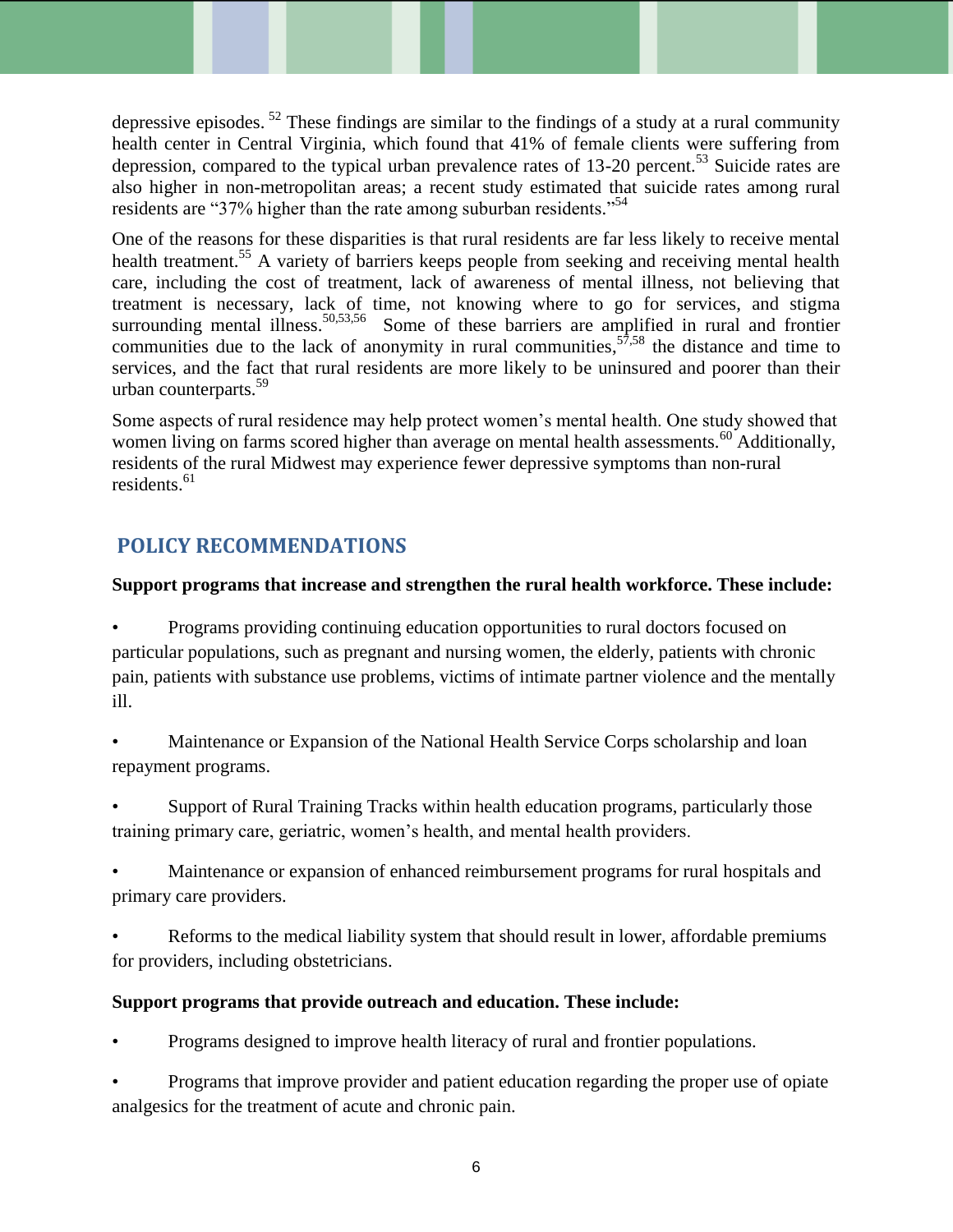• Programs that provide resources and support intervention services in rural communities to help victims of intimate partner violence.

• Programs that provide outreach and education to rural women to increase their awareness of the signs of and treatments for mental illness.

• Programs that provide outreach to seniors through the Administration on Aging (AoA) National Center for Benefits Outreach and Enrollment to ensure that seniors understand the Medicare benefits they are entitled to under the ACA.

• Activities of the NRHA that inform and educate the offices of women's health in all of the various Federal agencies to keep rural as a priority population within these entities*, or to elevate rural to a priority population if it is not so.* NRHA will encourage the HHS Office of Women's Health to appoint a rural liaison and to implement and coordinate services and activities across the government to ensure awareness of the health needs of rural women.

• Efforts of the offices of women's health in all of the various Federal agencies to provide health educational materials regarding family planning, perinatal care, and birth outcomes.

## **Support treatments and services that include:**

• Programs that expand access to both abstinence-based and medication-assisted opiate addiction treatment.

• Efforts of the state Medicaid programs to provide maternal and child health services.

• Programs that provide transportation to health services and/or home and communitybased health services to rural residents, including the elderly, disabled, and the poor who lack access to or cannot afford transportation to the health care they need.

• Programs that increase access to recommended disease prevention and screening procedures.

• Programs that improve access to screening, diagnosis, and treatment of Human Immunodeficiency Virus infection.

- Programs that support Family Planning Services:
	- o The continuation and adequate funding of the services provided by Title X of the Public Health Service Act with a specific emphasis on reducing unplanned pregnancies among rural women, particularly among those under the age of 18;
	- o The continuation and expansion of family planning funding and services within the state Medicaid programs, and;
	- o The expansion of family planning funding and services to Federally Qualified Health Centers and Rural Health Clinics, commensurate with community need.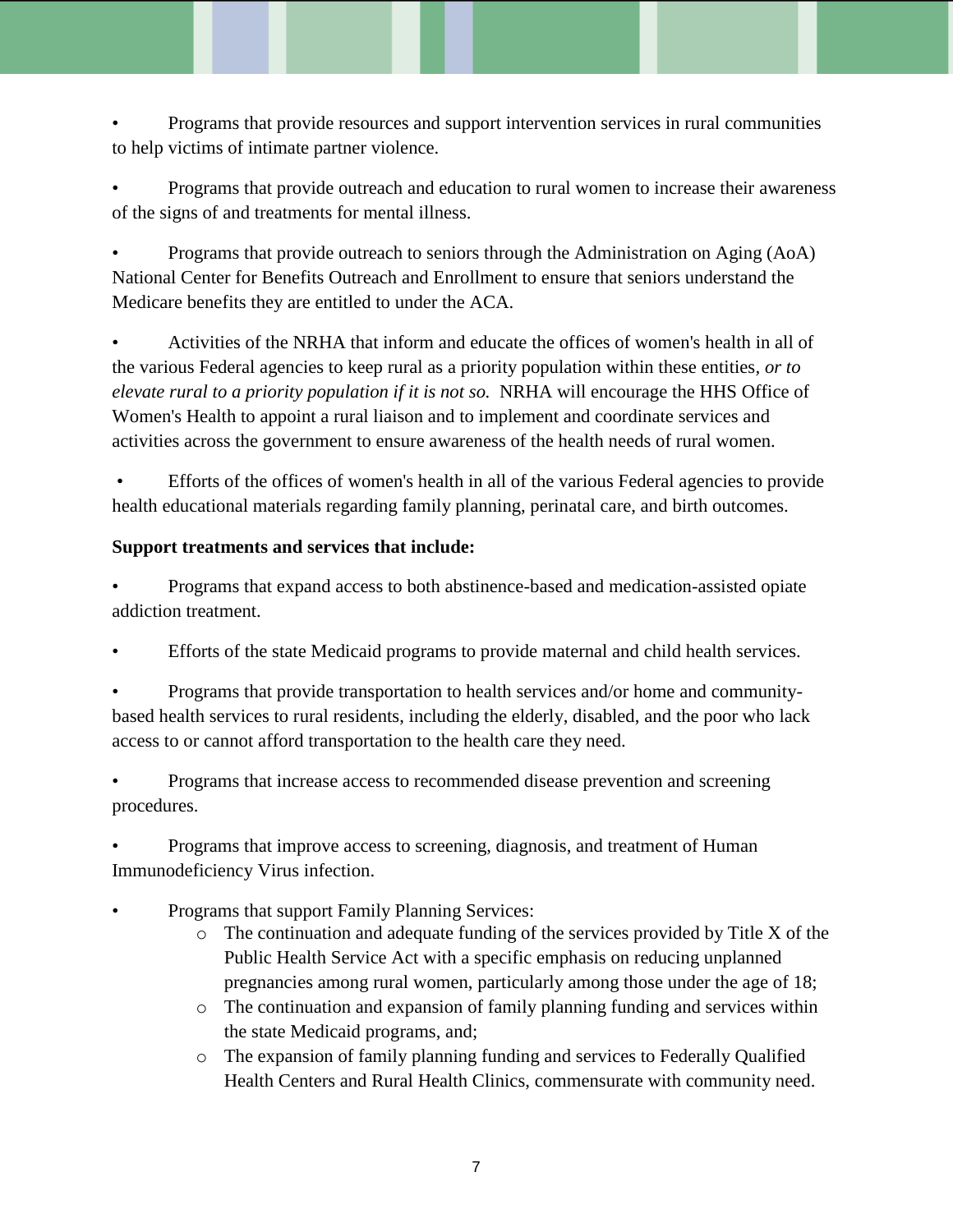#### **Support funding for research in the following areas:**

Studies identifying rural women's overall health status and their access to and use of health care services available to in rural and frontier areas, including:

- o Appropriate health screenings;
- o Primary care;
- o Prenatal care;
- o Family planning services;
- o Oral care;
- o Vision and eye health services; and
- o Mental health care.

The development of models for improvement of screening and care of intimate partner violence that is appropriate for rural populations and dissemination of these models.

• Continued evaluation of Medicaid managed care program and its impact upon perinatal care and outcomes.

• Programs and models for mental health care that are effective in rural and frontier areas.

# **REFERENCES**

1. US Census Bureau. 2007-2011 American Community Survey 5-year estimates, Table DP05. American FactFinder website. http://factfinder2.census.gov. Accessed April 11, 2013.

2. US Census Bureau. 2009-2011 American Community Survey 3-year estimates, Table B18101. American FactFinder website. http://factfinder2.census.gov. Accessed April 11, 2013.

3. US Census Bureau. 2009-2011 American Community Survey 3-year estimates, Table B27001. American FactFinder website. http://factfinder2.census.gov. Accessed April 11, 2013.

4. US Census Bureau. 2007-2011 American Community Survey 3-year estimates, Table B23001. American FactFinder website. http://factfinder2.census.gov. Accessed April 11, 2013.

5. US Department of Health and Human Services, Health Resources and Services Administration. Women's Health USA 2011. Maternal and Child Health Bureau website. http://www.mchb.hrsa.gov/whusa11. Accessed June 15, 2012.

6. US Department of Agriculture. Rural Income, Poverty, and Welfare: Poverty Demographics. Economic Research Service website.

http://webarchives.cdlib.org/sw1rf5mh0k/http://www.ers.usda.gov/Briefing/IncomePovertyWelf are/PovertyDemographics.htm. Accessed June 15, 2012.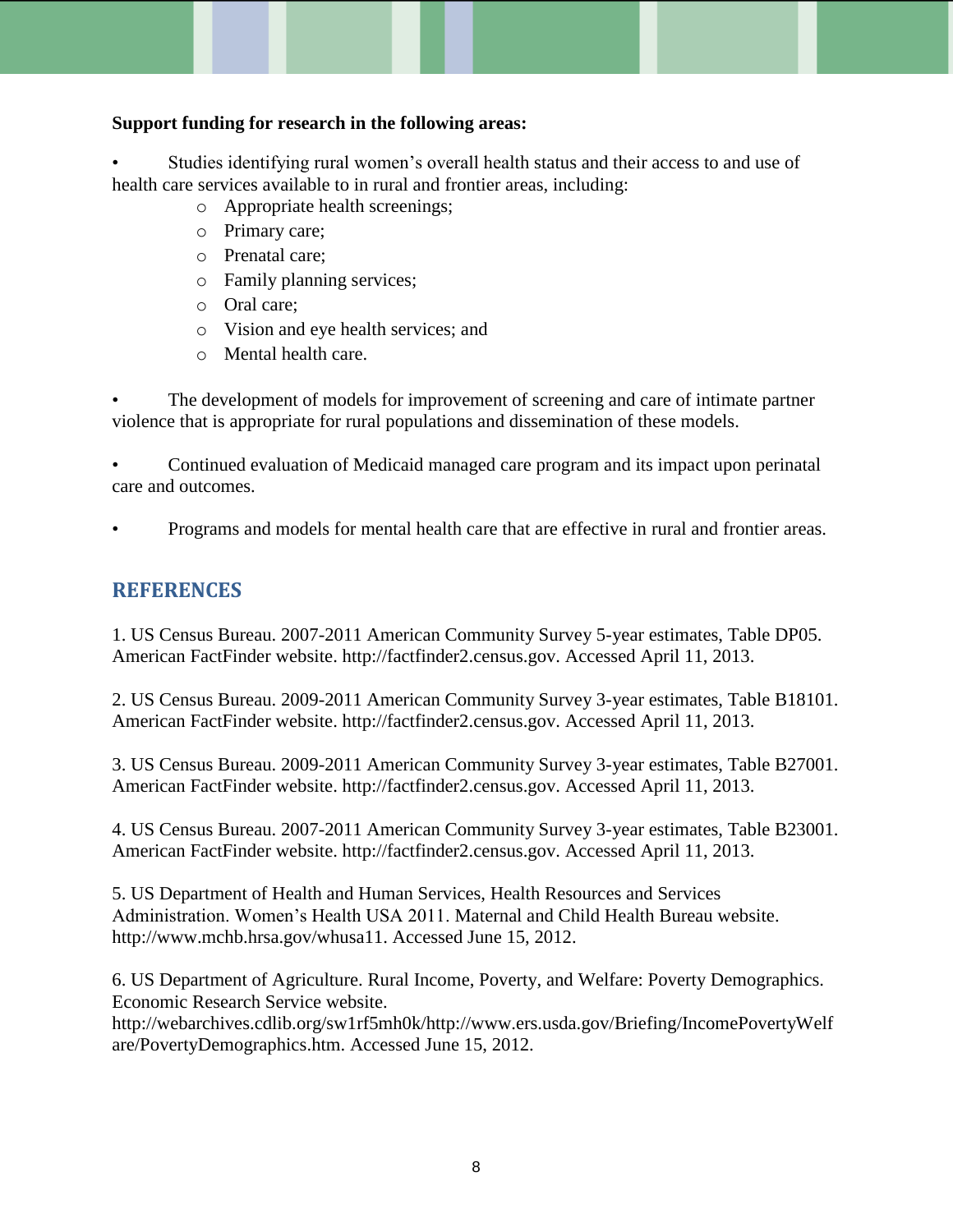7. Artnak KE, McGraw RM, Stanley VF. Health care accessibility for chronic illness management and end-of-life care: a view from rural America. *J of Law, Medicine, & Ethics*. 2011;39(2):140–155.

8. Schiller JS, Lucas JW, Ward BW, Peregoy JA. *Summary health statistics for U.S. adults: National Health Interview Survey, 2010.* Vital Health Statistics 10;252. http://www.cdc.gov/nchs/data/series/sr\_10/sr10\_252.pdf. Published in 2012. Accessed May 29, 2012.

9. Massey CN, Appel SJ, Buchanan KI, Cherrington AL. Improving diabetes care in rural communities: an overview off current initiatives and a call for renewed efforts. *Clin Diabetes*. 2010;24(1):20–27.

10. Fohs PS, Kalman M. Matters of the heart: cardiovascular disease and rural nursing. *Annu Rev Nurs Res*. 2008;26:41–84.

11. Ahluwalia IB, Tessaro I, Greenlund KJ, Ford ES. Factors associated with control of hypertension, hypercholesterolemia, and diabetes among low-income women in West Virginia. *J Womens Health*. 2010;19(3):417–424.

12. Arkady MG, Tower LE. The effect of rurality and gender in the stroke awareness of adults in West Virginia. *J of Health Human Serv Adm*. 2010;33(1):63–93.

13. Hageman PA, Pullen CH, Walker SN, Boeckner LS. Blood pressure, fitness, and lipid profiles of rural women in the Wellness for Women Project. *Cardiopulm Phys Ther J*. 2010;21(3):27–34.

14. Rayman KM, Edwards J. Rural primary care providers' perceptions of their role in the breast cancer care continuum. *J Rural Health*. 2010;26:189–195.

15. Campbell CMP, Menezes LJ, Paskett ED, Giuliano AR. Prevention of invasive cervical cancer in the US: past, present, and future. *Cancer Epidemiol Biomarkers Prev*. 2012;21(9):1402-1408.

16. Gonzalez A, Miller CT, Solomon SE, Bunn JY, Cassidy DG. Size matters: community size, HIV stigma, & gender differences. *AIDS Behav*. 2009;12:1205–1212.

17. Phillips KD, Moneyham L, Thomas SP, Gunther M, Vyavaharkar M. Social context of rural women with HIV/AIDS. *Issues Ment Health Nurs*. 2011;32:374–381.

18. Warner M, Chin LH, Makuc DM, Anderson RN, Miniño AM. *Drug Poisoning Deaths in the United States, 1980-2008*. National Center for Health Statistics Data Brief 81. http://www.cdc.gov/nchs/data/databriefs/db81.pdf. Published December 2011. Accessed May 29, 2012.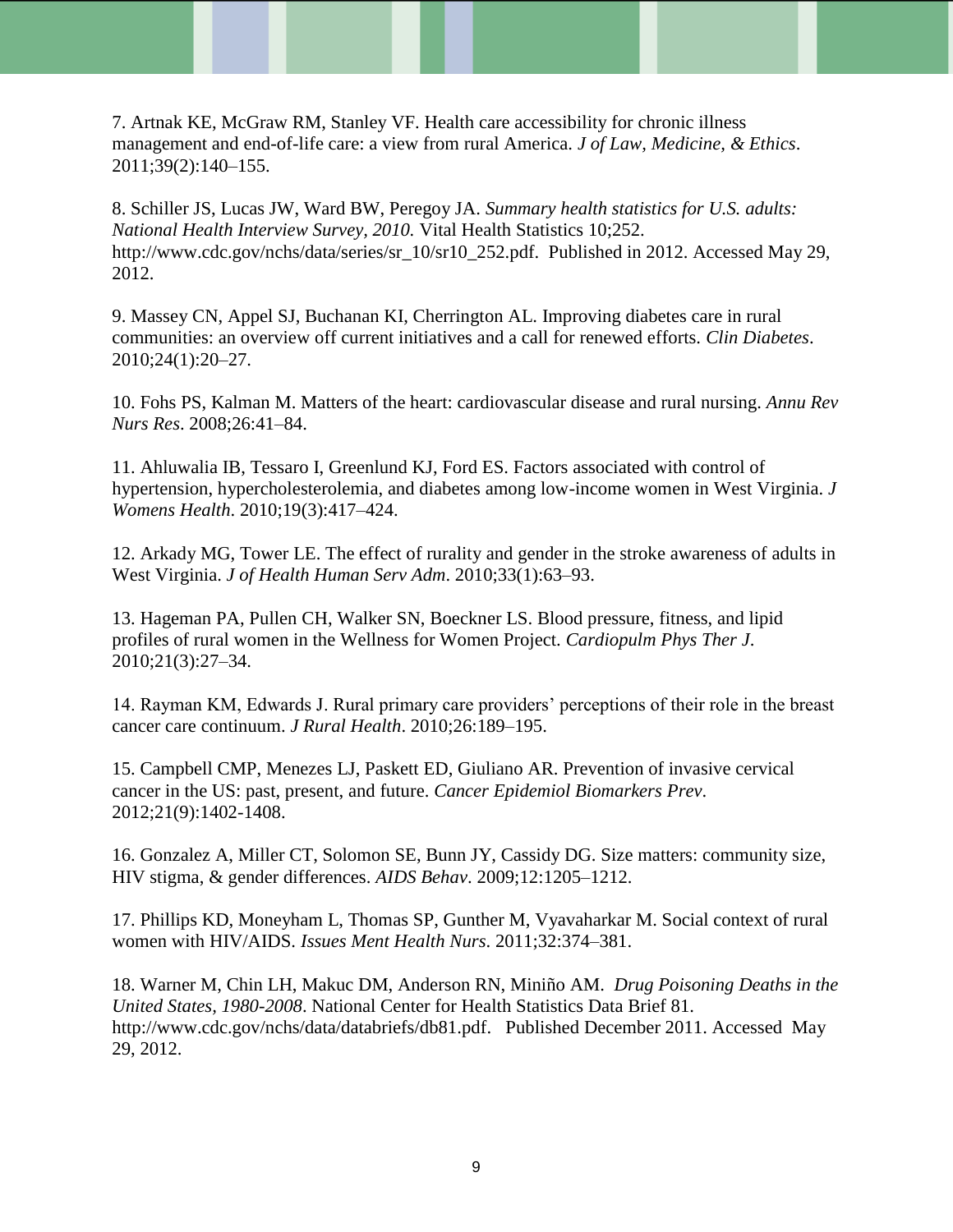19. Darnall B, Stacey BR. Sex differences in long-term opioid use: cautionary notes for prescribing in women. *Arch Intern Med*. 2012;172(5):431–432.

20. Bolin JN, Bellamy G. *Rural Healthy People 2020*. http://www.srph.tamhsc.edu/centers/srhrc/images/rhp2020#rhp2020. Accessed May 2012.

21. Health Resources and Services Administration. *Area Resource File (ARF) 2011-2012*. Rockville, MD: US Department of Health and Human Services, Health Resources and Services Administration; 2012.

22. Nesbitt TS, Larson EH, Rosenblatt RA, Hart LG. Access to maternity care in rural Washington: its effect on neonatal outcomes and resource use. *Am J Public Health*. 1997;87(1):85–90.

23. Cohen D, Coco A. Declining trends in the provision of prenatal care visits by family physicians. *Ann Fam Med.* 2009;7(2):128–133.

24. Larson EH, Hart LG, Rosenblatt RA. Is non-metropolitan residence a risk factor for poor birth outcome in the U.S.? *Soc Sci Med*. 1997;45(2):171–188.

25. Lishner DM, Larson EH, Rosenblatt RA, Clark SJ. Rural Maternal and Perinatal Health. In: Ricketts TC, ed. *Rural Health in the United States*. New York, NY: Oxford University Press; 1999:134–149.

26. Peck J, Alexander K. Maternal, infant, and child health in rural areas: a literature review. In: Gamm L, Hutchinson L, Dabney B, Dorsey A, eds. *Rural Healthy People 2010: A Companion Document to Healthy People 2010, Volume 2*. http://srph.tamhsc.edu/centers/rhp2010/Volume2.pdf. Published in 2003. Accessed May 2012.

27. Epstein B, Grant T, Schiff M, Kasehagen L. Does rural residence affect access to prenatal care in Oregon? *J Rural Health*. 2009;25:150–157.

28. Braveman P, Marchi K, Egerter S, Pearl M, Neuhaus J. Barriers to timely prenatal care among women with insurance: the importance of prepregnancy factors. *Obstet Gynecol*. 2000;95(6):874–880.

29. MacDowell M, Glasser M, Fitts M, Nielsen K, Hunsaker M. A national view of rural health workforce issues in the USA. *Rural Remote Health*. 2010;10(3):1531.

30. Zhao L. *Why Are Fewer Hospitals in the Delivery Business?* Working Paper 2007-04. http://www.norc.org/PDFs/Publications/DecliningAccesstoHospitalbasedObstetricServicesinRur alCounties.pdf. Published April 2007. Accessed May 2012.

31. Anum EA, Retchin SM, Garland SL, Strauss JFI. Medicaid and preterm birth and low birth weight: the last two decades. J Womens Health. 2010;19(3):443–451.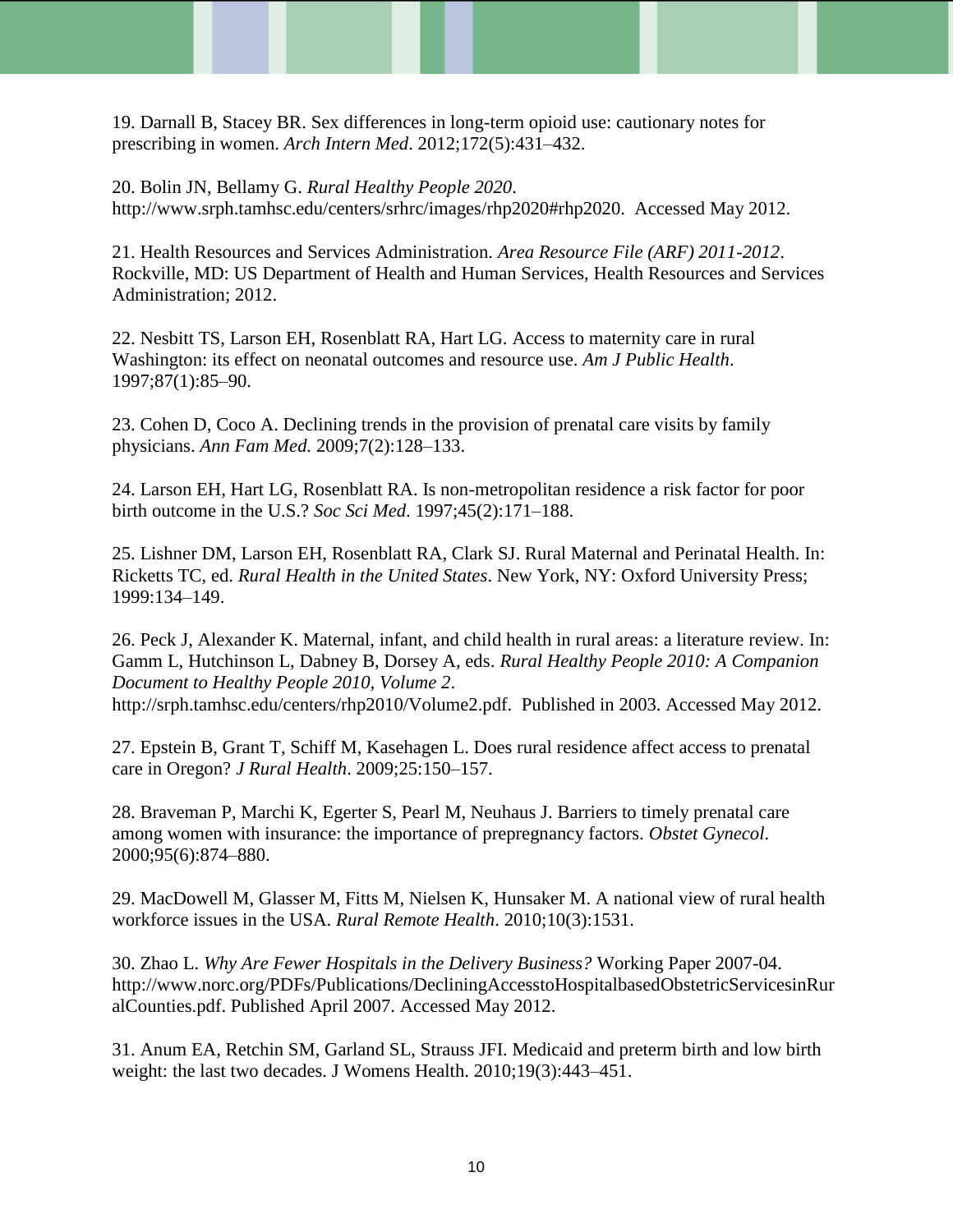32. Anum EA, Retchin SM, Garland SL, Strauss JFI. Medicaid and preterm births in Virginia: an analysis of recent outcomes. *J Womens Health*. 2010;19(11):1969–1975.

33. Brandon GD, Adeniyi-Jones S, Kirkby S, et al. Are outcomes and care processes for preterm neonates influenced by health insurance status? *Pediatrics*. 2009;124(1):122–127.

34. Laditka SB, Laditka JN, Bennett KJ, Probst JC. Delivery complications associated with prenatal care access for Medicaid-insured mothers in rural and urban hospitals. *J Rural Health*. 2005;21(2):158–166.

35. Dobie SA, Gober L, Rosenblatt RA. Family planning service provision in rural areas: a survey in Washington State. *Fam Plann Perspect*. 1998;30(3):139–147.

36. Lindberg LD, Frost JJ, Sten C, Dailard C. The provision and funding of contraceptive services at publicly funded family planning agencies: 1995-2003. *Perspect Sex Reprod Health*. 2006;38(1):37–45.

37. Finer LB, Darroch JE, Frost JJ. U.S. agencies providing publicly funded contraceptive services in 1999. *Perspect Sex Reprod Health*. 2002;34(1):15–24.

38. US Census Bureau. Profile of General Population and Housing Characteristics: 2010, Table DP-1. *American FactFinder website*. http://factfinder2.census.gov. Accessed June 7, 2012.

39. Cubanski J, Huang J, Damico A, Jacobson G, Neuman T. *Medicare Chartbook 2010*. 4th ed. Report 8103. http://www.kff.org/medicare/upload/8103.pdf. Published 2010. Accessed July 17, 2012

40. Hough JA, Cao X, Handy SL. Exploring travel behavior of elderly women in rural and small urban North Dakota: an ecological modeling approach. *Transportation Res Rec*. 2008;2082:125– 131.

41. National Advisory Committee on Rural Health and Human Services. *2010 Report to the Secretary: Rural Health and Human Service Issues*. http://www.hrsa.gov/advisorycommittees/rural/2010secretaryreport.pdf. Published May 2010. Accessed July 17, 2012

42. Fan L, Mohile S, Zhang N, Fiscella K, Noyes K. Self-reported cancer screening among elderly Medicare beneficiaries: a rural-urban comparison. *J Rural Health*. 2012;28(3):312–319.

43. America's Health Insurance Plans Center for Policy and Research. *Low-Income & Rural Beneficiaries with Medigap Coverage, 2010*. https://www.ahip.org/MedigapLowIncomeRuralReport2012/. Accessed September 26, 2012.

44. Office of the Legislative Counsel. *Compilation of Patient Protection and Affordable Care Act of 2010*: *As Amended Through May 1, 2010, Including Patient Protection and Affordable Care Act Health-Related Portions of the Health Care and Education Reconciliation Act of 2010.*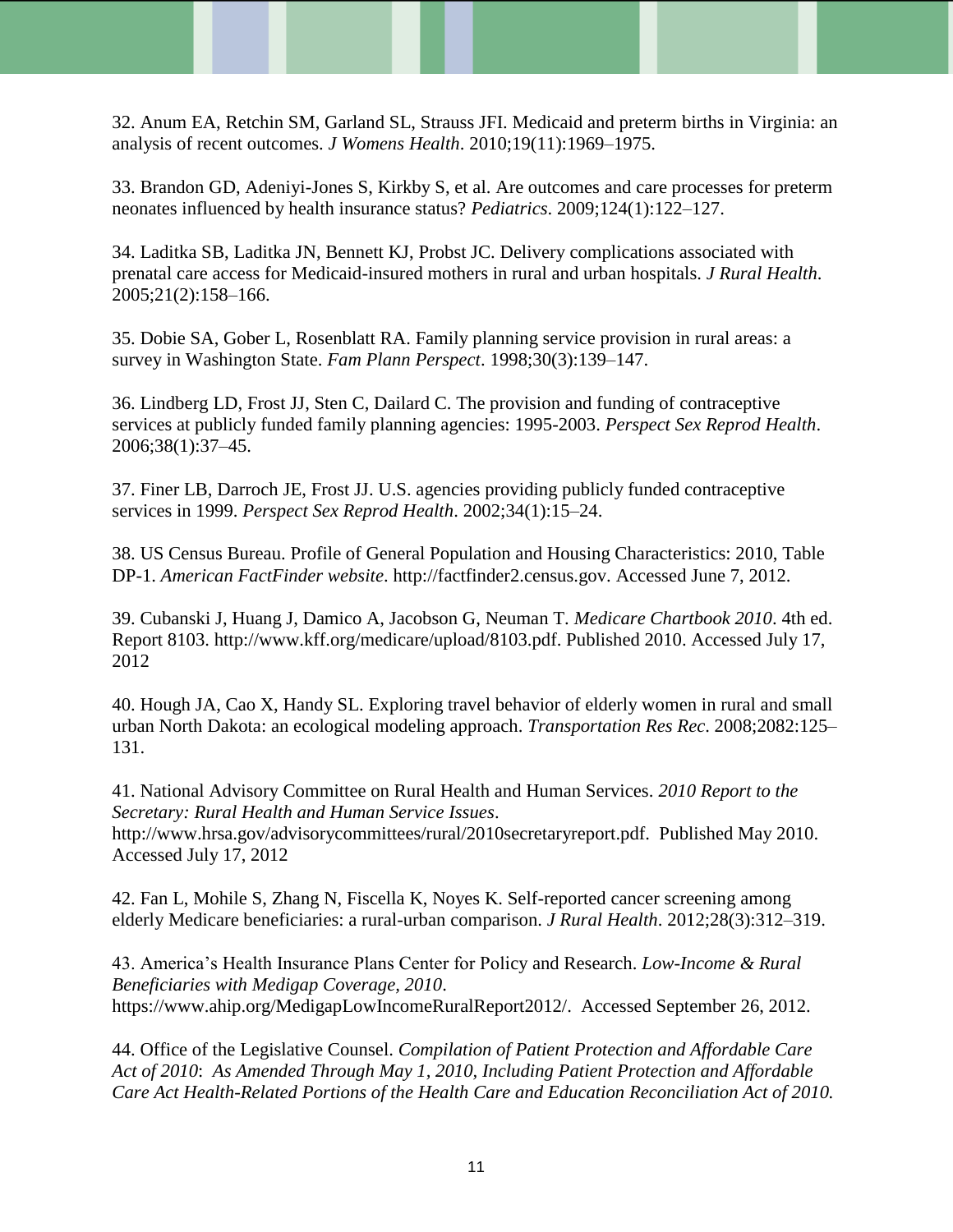http://housedocs.house.gov/energycommerce/ppacacon.pdf. Published June 9, 2010. Accessed September 26, 2012.

45. Administration on Aging. AoA Programs. *Administration on Aging Website*. http://www.aoa.gov/AoARoot/AoA\_Programs/index.aspx. Accessed September 26, 2012.

46. Peek-ASA C, Wallis A, Harland K, Beyer K, Dickey P, Saftlas A. Rural disparity in domestic violence prevalence. *J Womens Health.* 2011; 20 (11):1743-1749.

47. Breiding MJ, Ziembroski JS, Black MC. Prevalence of rural intimate partner violence in 16 US states, 2005. *J Rural Health.* 2009; 25(3):240-246.

48. Eastman BJ, Bunch SG. Providing services to survivors of domestic violence: a comparison of rural and urban service provider perceptions. *J Interpers Violence.* 2007; 22(4):465-473.

49. Lanier, C, Nayne MO. Intimate partner violence and social isolation across the rural/urban divide. *Violence Against Women*. 2009; 15(11):1311-1330. http://vaw.sagepub.com/content/15/11/1311.full.pdf. Published September 15, 2009. Accessed October 8, 2012.

50. Substance Abuse and Mental Health Service Administration. Prevalence and treatment of mental health problems. In: *2006 National Survey on Drug Use & Health: National Results*. Rockville, MD: Office of Applied Studies, US Department of Health and Human Services; 2007:83–96.

51. Farr SL, Bitsko RH, Hayes DK, Dietz PM. Mental health and access to services among US women of reproductive age. *Am J Obstet Gynecol*. 2010;203(6):542.e1–542.e9.

52. Hauenstein EJ, Peddada SD. Prevalence of major depressive episodes in rural women using primary care. *J Health Care Poor Underserved*. 2007;18(1):185–202.

53. Mulder PL, Shellenberger S, Streiegel R, et al. *The Behavioral Health Care Needs of Rural Women*. http://www.apa.org/pubs/info/reports/rural-women.pdf. Accessed July 9, 2012.

54. Eberhardt MS, Pamuk ER. The importance of place of residence: examining health in rural and nonrural areas. *Am J Public Health*. 2004;94(10). http://ajph.aphapublications.org/doi/pdf/10.2105/AJPH.94.10.1682. Accessed June 29, 2012.

55. Hoge MA, Morris JA, Daniels AS, et al. An Action Plan for Behavioral Health Workforce Development: A Framework for Discussion. Rockville, MD: US Department of Health and Human Services; 2007.

56. Ward EC, Clark LO, Heidrich S. African American Women's Beliefs, Coping Behaviors, and Barriers to Seeking Mental Health Services. *Qual Health Res*. 2009;19(11):1589–1601.